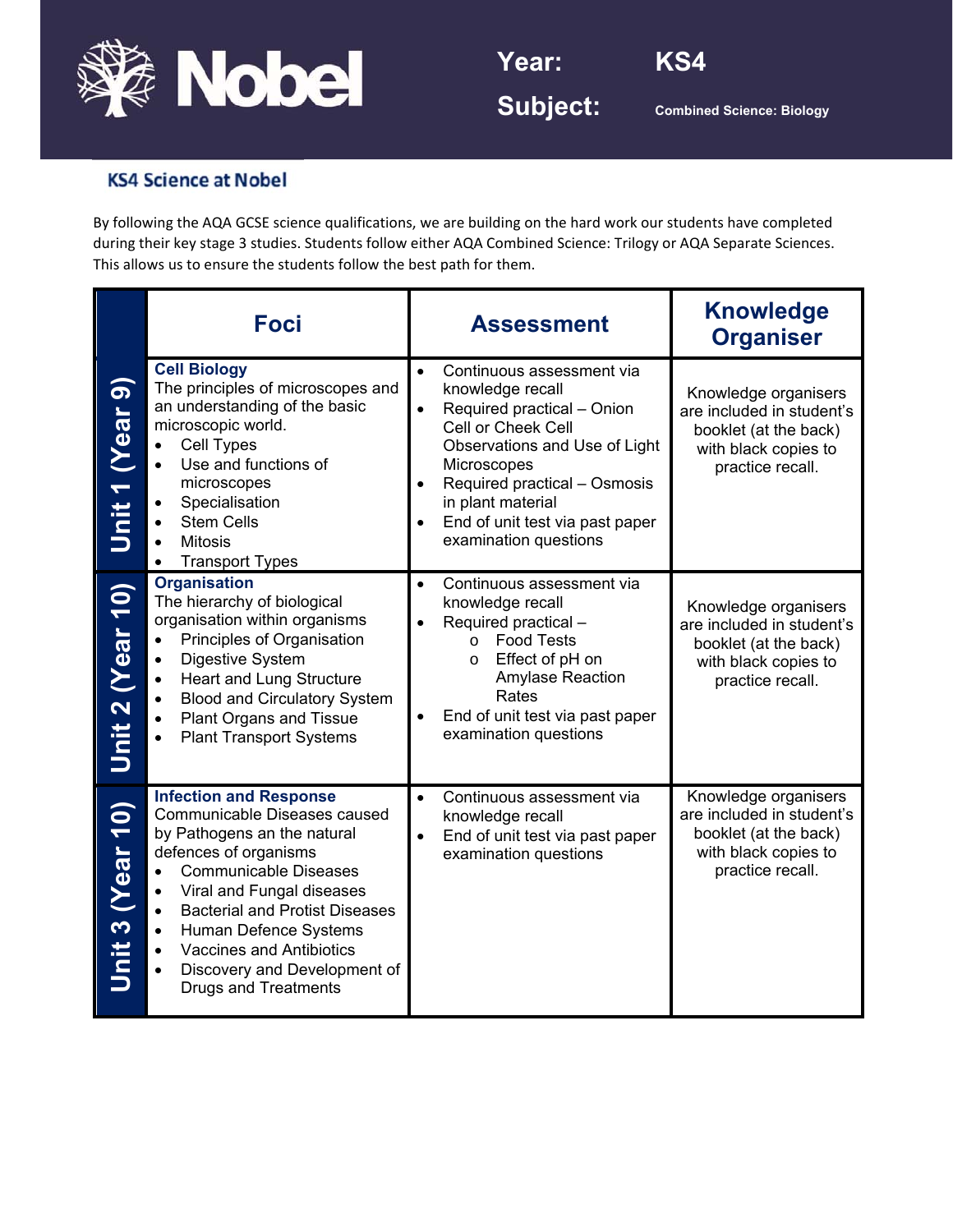



Subject: **Combined Science: Biology** 

| Unit 4 (Year 10) | <b>Bioenergetics</b><br>Cellular transformation of energy<br>and biochemical processes<br>essential to cellular metabolism.<br>Photosynthesis<br>Limiting Factors of<br>Photosynthesis<br><b>Uses of Glucose</b><br>Aerobic and Anaerobic<br>Respiration<br>Effect of Exercise on<br>Respiration<br>Metabolism                                                                                                                                                                 | $\bullet$<br>$\bullet$<br>$\bullet$ | Continuous assessment via<br>knowledge recall<br>Required Practical: Effect of<br>Light Intensity on the Rate of<br>Photosynthesis<br>End of unit test via past paper<br>examination questions | Knowledge organisers<br>are included in student's<br>booklet (at the back)<br>with black copies to<br>practice recall. |
|------------------|--------------------------------------------------------------------------------------------------------------------------------------------------------------------------------------------------------------------------------------------------------------------------------------------------------------------------------------------------------------------------------------------------------------------------------------------------------------------------------|-------------------------------------|------------------------------------------------------------------------------------------------------------------------------------------------------------------------------------------------|------------------------------------------------------------------------------------------------------------------------|
| Unit 5 (Year 11) | <b>Homeostasis</b><br>Ability to maintain stable internal<br>environments despite external and<br>internal stimuli<br>Homeostasis<br>$\bullet$<br>Human Nervous System<br>$\bullet$<br>Reflex Actions / Reflex Arc<br>$\bullet$<br><b>Hormonal Coordination</b><br>$\bullet$<br><b>Control of Blood Glucose</b><br>Levels<br><b>Diabetes</b><br>$\bullet$<br><b>Reproductive Hormones</b>                                                                                      | $\bullet$<br>$\bullet$<br>$\bullet$ | Continuous assessment via<br>knowledge recall<br>Required Practical - Effects of<br>a Factor on Reaction Time<br>End of unit test via past paper<br>examination questions                      | Knowledge organisers<br>are included in student's<br>booklet (at the back)<br>with black copies to<br>practice recall. |
| Jnit 6           | <b>Inheritance, Variation and</b><br><b>Evolution</b><br>Inheritance of genetic information<br>and characteristics and the<br>evolution of a species through<br>natural selection<br><b>Asexual and Sexual</b><br>Reproduction<br>Inheritance and Inherited<br><b>Disorders</b><br><b>Sex Determination</b><br><b>Natural Selection and</b><br>Evolution<br>Genetic Engineering and<br>٠<br>Selective Breeding<br><b>Antibiotic Resistance</b><br>Extinction<br>Classification | $\bullet$<br>$\bullet$              | Continuous assessment via<br>knowledge recall<br>End of unit test via past paper<br>examination questions                                                                                      | Knowledge organisers<br>are included in student's<br>booklet (at the back)<br>with black copies to<br>practice recall. |